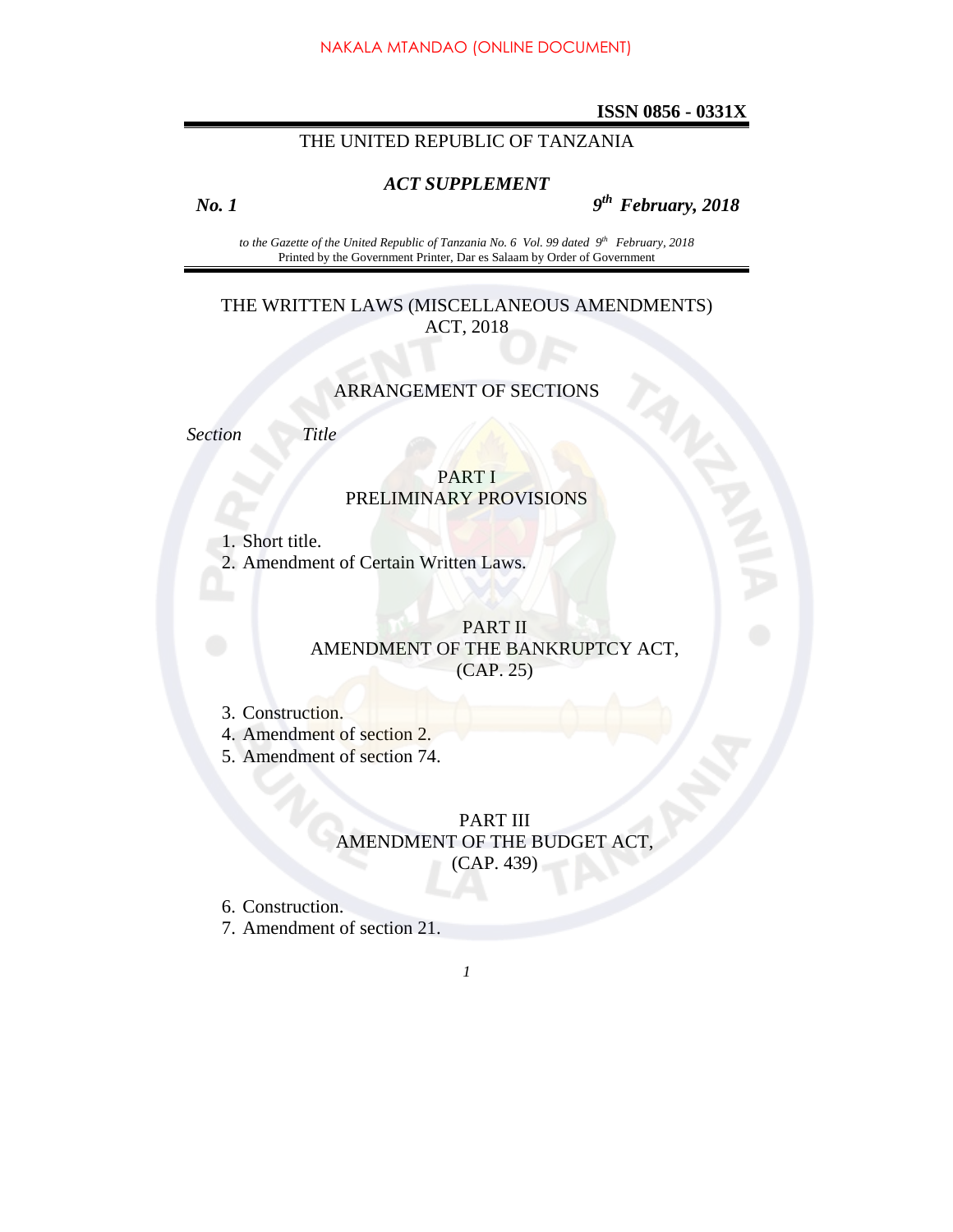# PART IV AMENDMENTS OF THE LAND ACT, (CAP. 113)

8. Construction.

9. Amendment of section 45.

10. Addition of new sections.

11. Amendment of section 120A.

# PART V AMENDMENT OF THE PUBLIC SERVICE ACT, (CAP. 298)

12. Construction.

13. Amendment of Part V.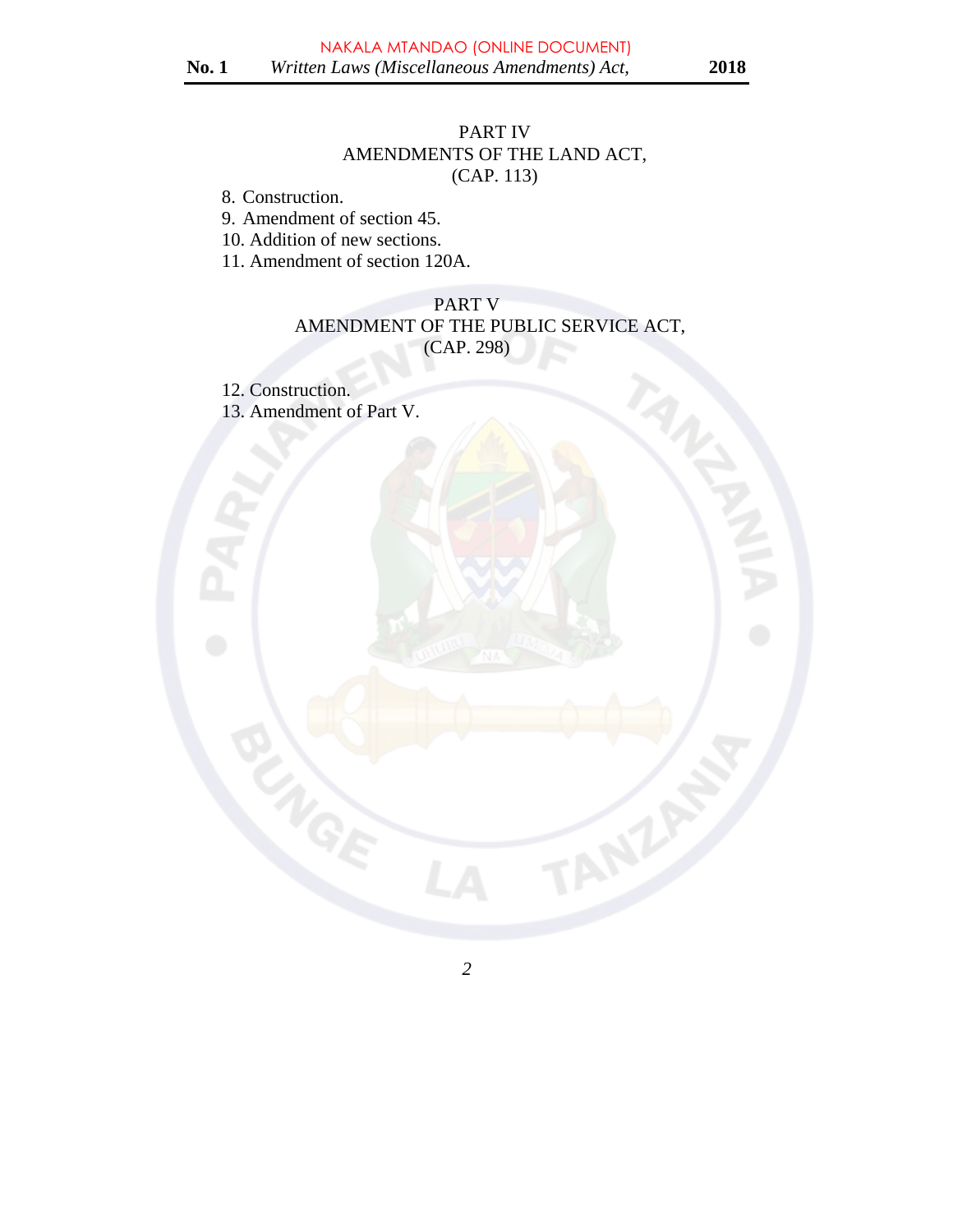#### THE UNITED REPUBLIC OF TANZANIA



### **NO. 1 OF 2018**

I ASSENT

DR. JOHN POMBE JOSEPH MAGUFULI *President* 

[8th February, 2018]

#### **An Act to amend certain written laws.**

**ENACTED** by Parliament of the United Republic of Tanzania.

# PART I

#### PRELIMINARY PROVISIONS

Short title **1**. This Act may be cited as the Written Laws (Miscellaneous Amendments) Act, 2018.

Amendment of certain written laws

**2.** The Written Laws specified in various Parts of this Act are amended in the manner specified in their respective Parts.

# PART II

# AMENDMENT OF THE BANKRUPTCY ACT,

(CAP. 25)

Construction Cap. 25

 **3**. This Part shall be read as one with the Bankruptcy Act, hereinafter referred to as the "principal Act".

Amendment of section 2

 **4**. The principal Act is amended in section 2, by inserting in its appropriate alphabetical order the following new definition: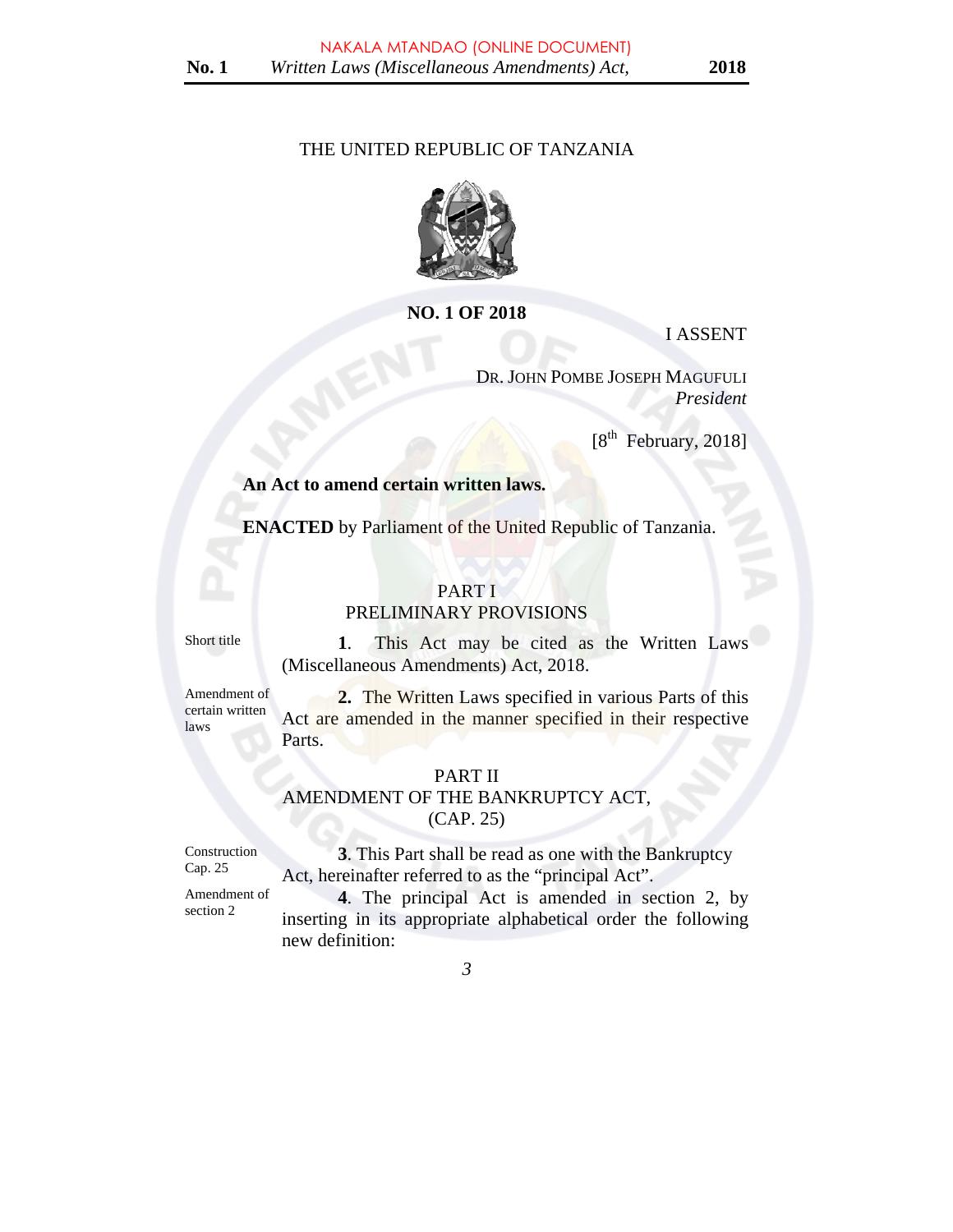Cap.27 "Official Receiver" means the Administrator-General appointed pursuant to the provisions of the Administrator- General (Powers and Functions) Act;"

Amendment of section 74

**5.** The principal Act is amended in section 74 by deleting the words "The official receiver and the" appearing at the beginning of subsection (2) and substituting for them the article "The".

## PART III AMENDMENT OF THE BUDGET ACT, (CAP. 439)

hereinafter referred to as the "principal Act".

Construction Cap.439

Amendment of section 21 **7.** The principal Act is amended in section 21, by-

 **6**. This Part shall be read as one with the Budget Act,

- (a) deleting the words " by February" wherever they appear in subsection (2) and substituting for them the words "in October or November";
- (b) adding immediately after subsection (2) the following:

 "(3) Notwithstanding subsection (2), where the general election is scheduled to be held in the month of October or November, the Minister may lay the Plan and Budget Guidelines during the second meeting of the National Assembly after the general election."

(c) renumbering sections 3, 4 and 5 as sections 4, 5 and 6 respectively.

PART IV

AMENDMENT OF THE LAND ACT, (CAP. 113)

Construction Cap. 113

**8.** This Part shall be read as one with the Land Act, hereinafter referred to as the "principal Act".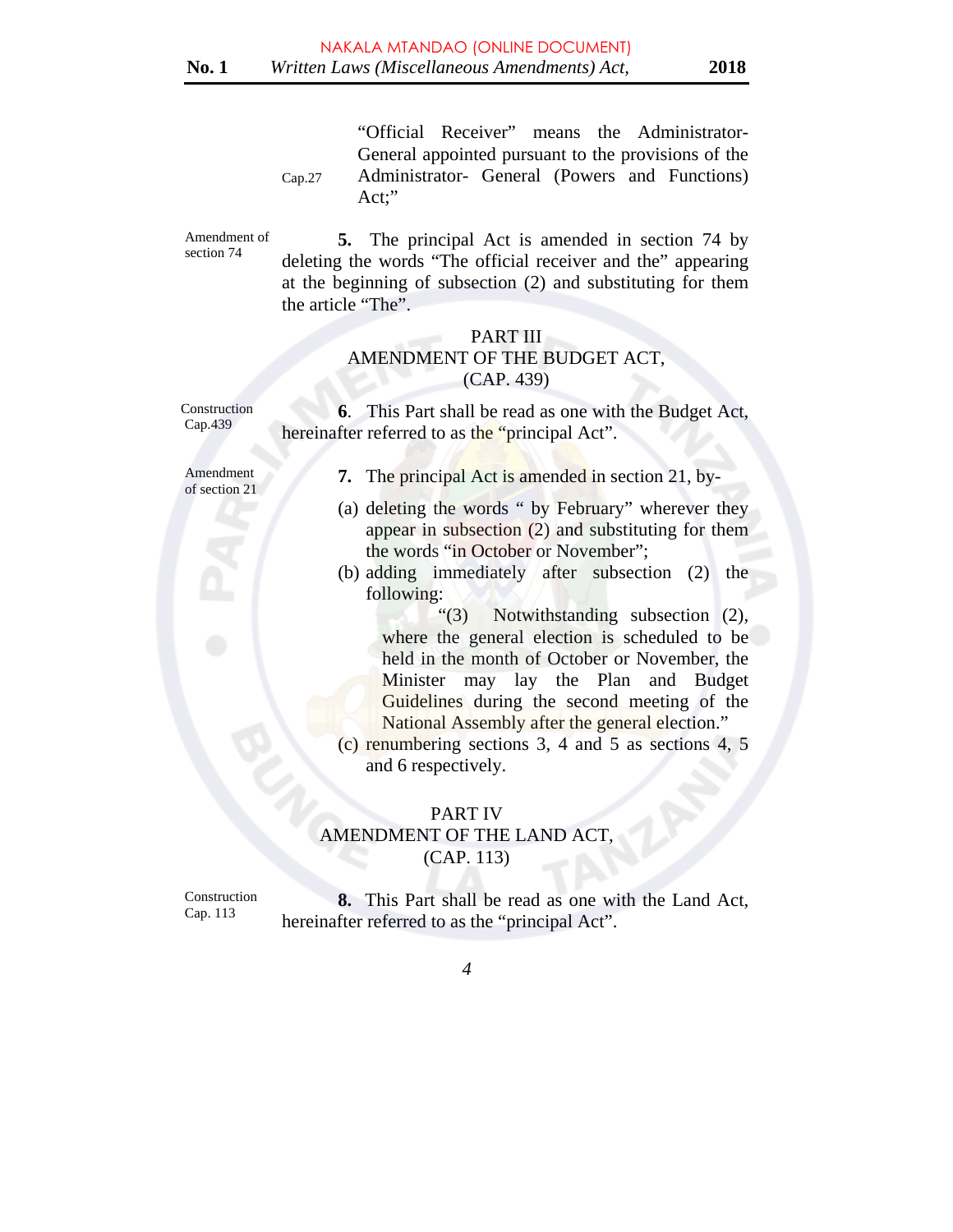| Amendment of<br>section 45  | 9. The principal Act is amended in section $45(2)$ , by-<br>(a) deleting the "fulstop" appearing at the end of<br>paragraph (f) and substituting for it a<br>"semicolon"; |
|-----------------------------|---------------------------------------------------------------------------------------------------------------------------------------------------------------------------|
|                             | (b) inserting immediately after paragraph (f) the<br>following new paragraphs:<br>"(g) where there is contravention of section<br>120A or 120B."                          |
| Addition of<br>new sections | <b>10.</b> The Principal Act is amended by adding<br>immediately after section 120 the following new sections:<br>"Mortgage of land<br>$120A-(1)$<br>Subiect<br>the<br>tΩ |

Subject to the provisions of this Act, a person may mortgage any land for the purpose of obtaining money from the local or foreign bank, or local or foreign financial institution for developing his land or for any other investment.

(2) The money obtained from the local or foreign bank, or local or foreign financial institution shall,-

> (a) where the mortgaged land is developed, be utilized for further development of the land, for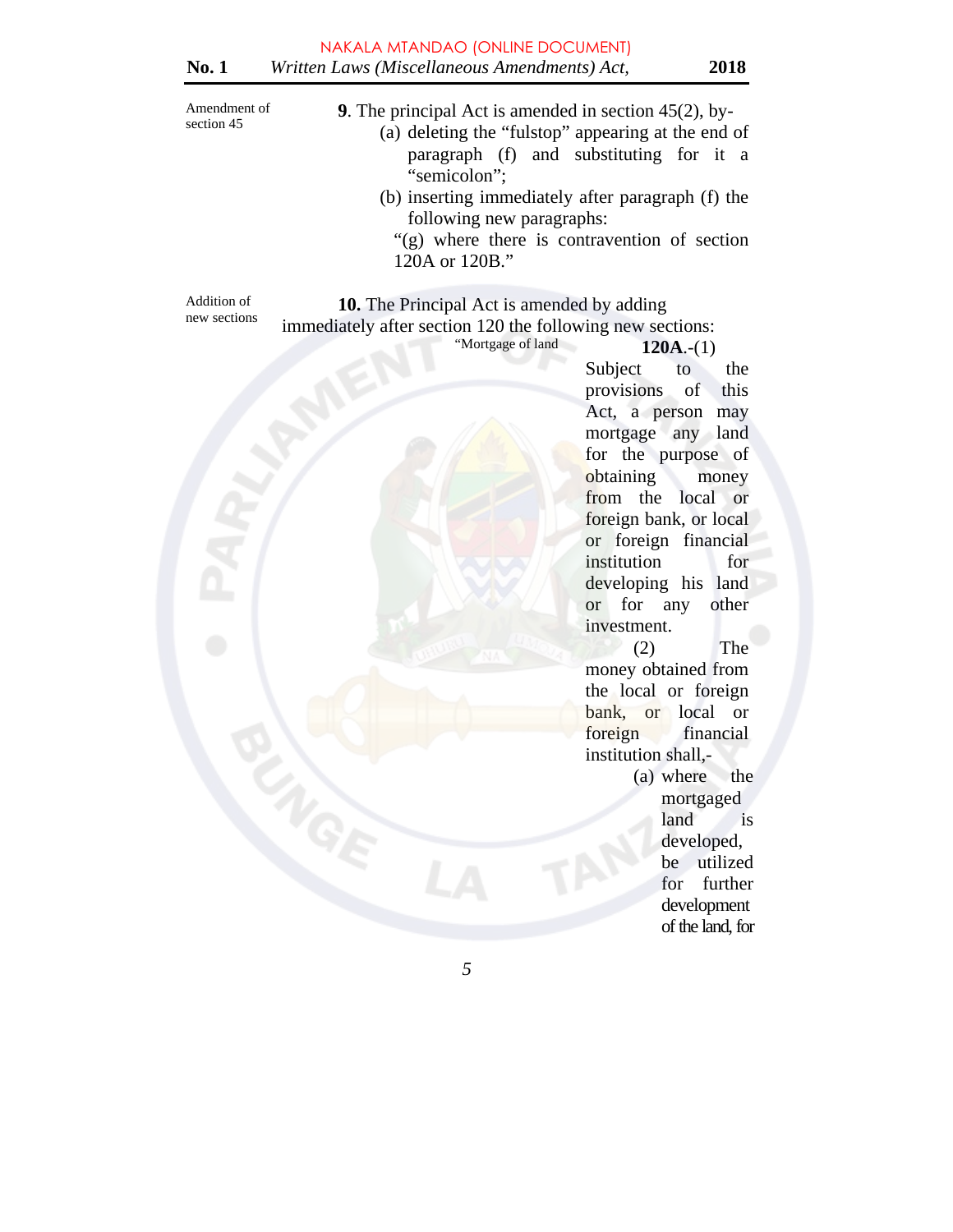investments or for other purposes; and (b) where the mortgaged land is undeveloped or underdevelope d, be utilized to develop part or whole of such mortgaged land.

we utilized<br>to develop part<br>or whole of<br>such<br>mortgaged<br>land.<br>(3) A Mortgagor<br>shall within<br>morte by the property of the such and the such and the such a mortgage of the such as the such as the such as the such as the such a shall within six months submit to the **Commissioner** information as to the manner in which the money obtained from the mortgage is invested to develop the mortgaged land.

**120B.-**(1) Money obtained from a mortgage from a local or foreign bank, or local or foreign financial institution referred to under section 120A shall be invested in Tanzania. FREETIEL<br>
SECTION 120A Shan Lex<br>
invested in Tanzania.<br>
(2) Where the<br>
mortgage is a local

mortgagee is a local or foreign bank, or local or foreign

*6* 

 Money to be invested in Tanzania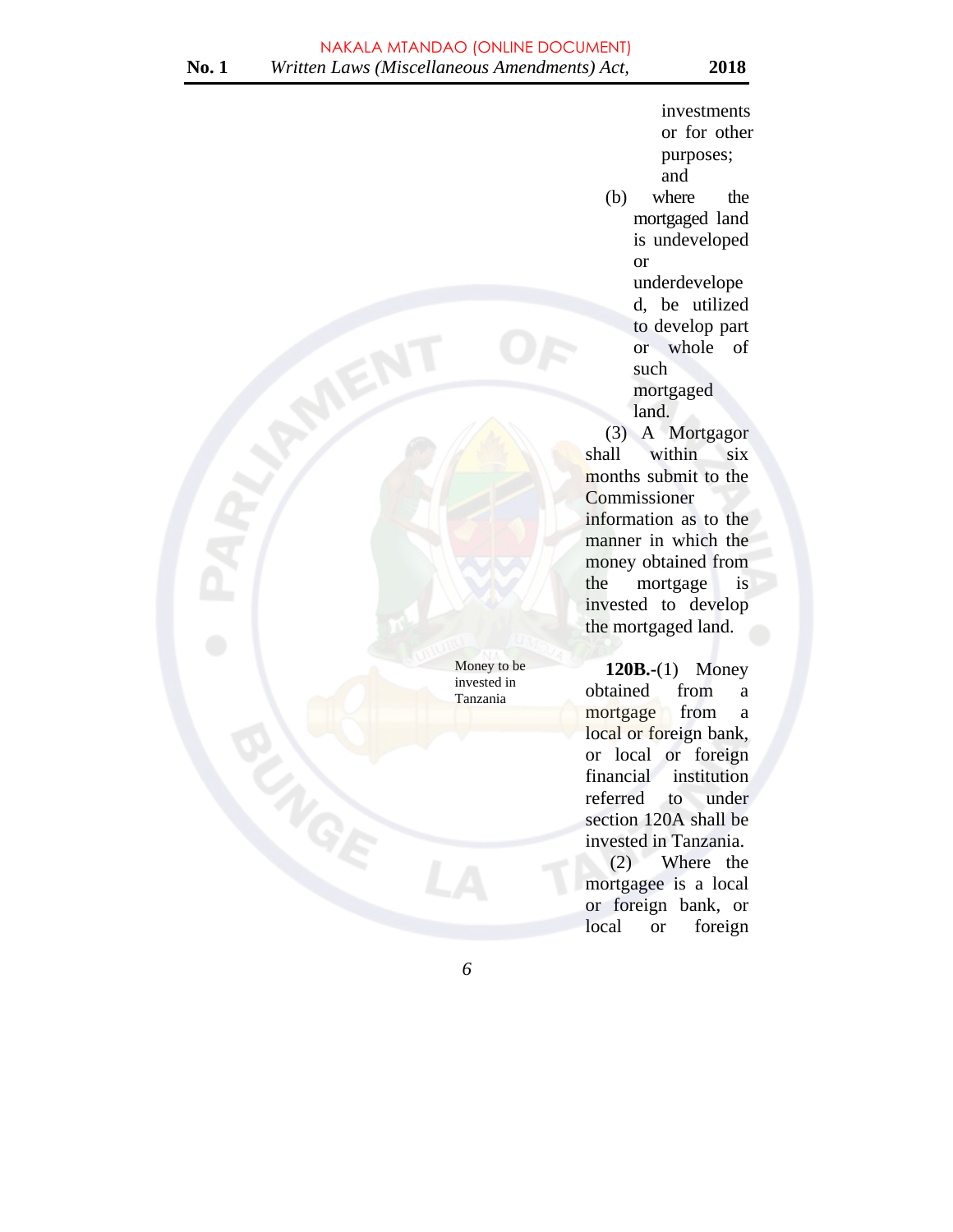financial institution, the mortgagee shall submit to the Commissioner a declaration that the money obtained from the mortgage is invested in Tanzania. (3) For purposes of this section- "local bank" means any bank licensed by the Bank of Tanzania to undertake the banking business in Tanzania; "local financial institution" means any entity licensed in Tanzania to engage in the banking business, but limited as to size, locations served, or permitted activities as prescribed by the Bank of Tanzania or required by the terms and conditions of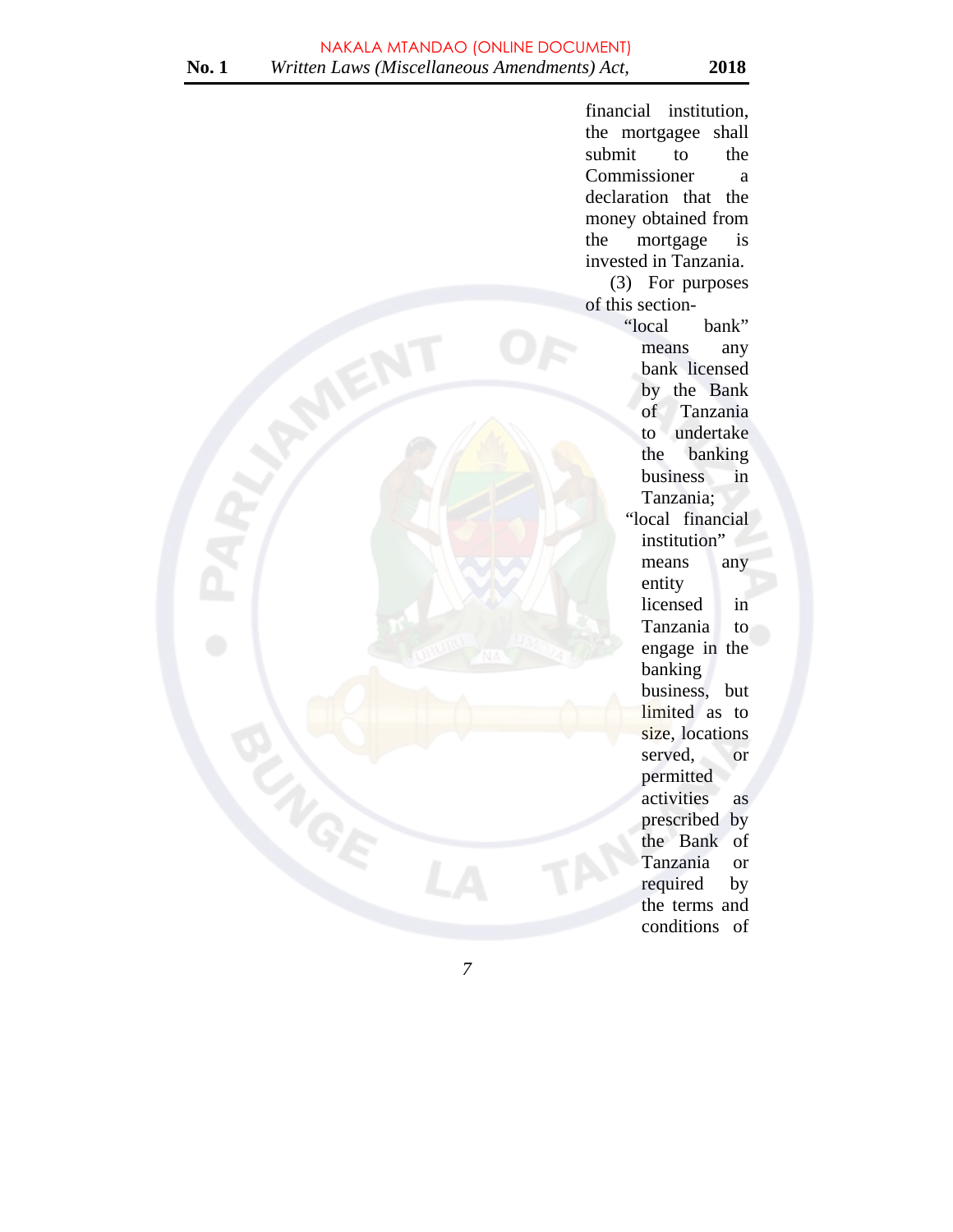its licence; "underdeveloped" in respect of land, means a land which is not developed in accordance with the conditions of relevant rights of occupancy;<br>"undeveloped" Exercise the contract of the contract of the company of the company of the company of the company of the company of the company of the company of the company of the company of the company of the company of the company of t respect of land, means a land without improvement in, on, under or over such land or without any change of substantial nature in the use of such land.

> **120C.** The provisions of sections  $120A(2),(3)$ and 120B(1) shall not apply to land held under the Certificate of Customary Right of Occupancy.

**120D.** Failure to comply with the requirements under

 Scope of application

under mortgage of

*8* 

land

Non compliance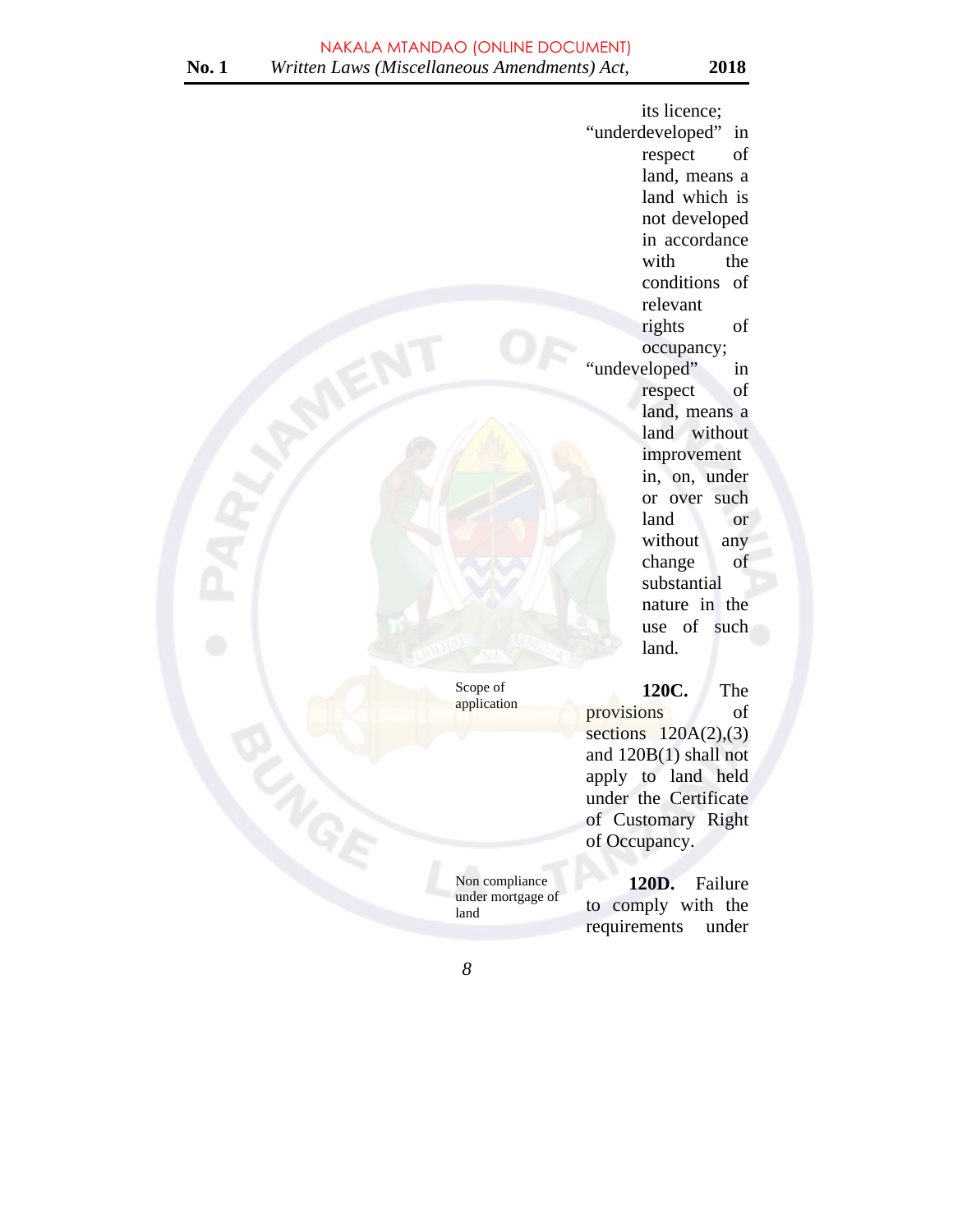sections 120A and 120B shall constitute a breach of conditions of right of occupancy provided for under section 45(2).

 Procedure relating to mortgage of land **120E.** The procedure for administration and enforcement of section 120A and 120B shall be prescribed in the Regulations."

Amendment of section 120A

 **11.** The Principal Act is amended by redesignating the contents of section 120A as contents of section 120F.

# PART V AMENDMENT OF THE PUBLIC SERVICE ACT, (CAP. 298)

Construction Cap 298

**12.** This Part shall be read as one with the Public Service Act, hereinafter referred to as the "principal Act". **13.** The principal Act is amended in Part V by inserting immediately after the heading the following:

Amendment of Part V

GN. No. 95 of 2018  "Age of retirement of public servant **25**A.-(1) A public servant may retire from the Service-

(a) in the case<br>of voluntary<br>retirement<br>when of voluntary retirement upon attaining the age of fifty five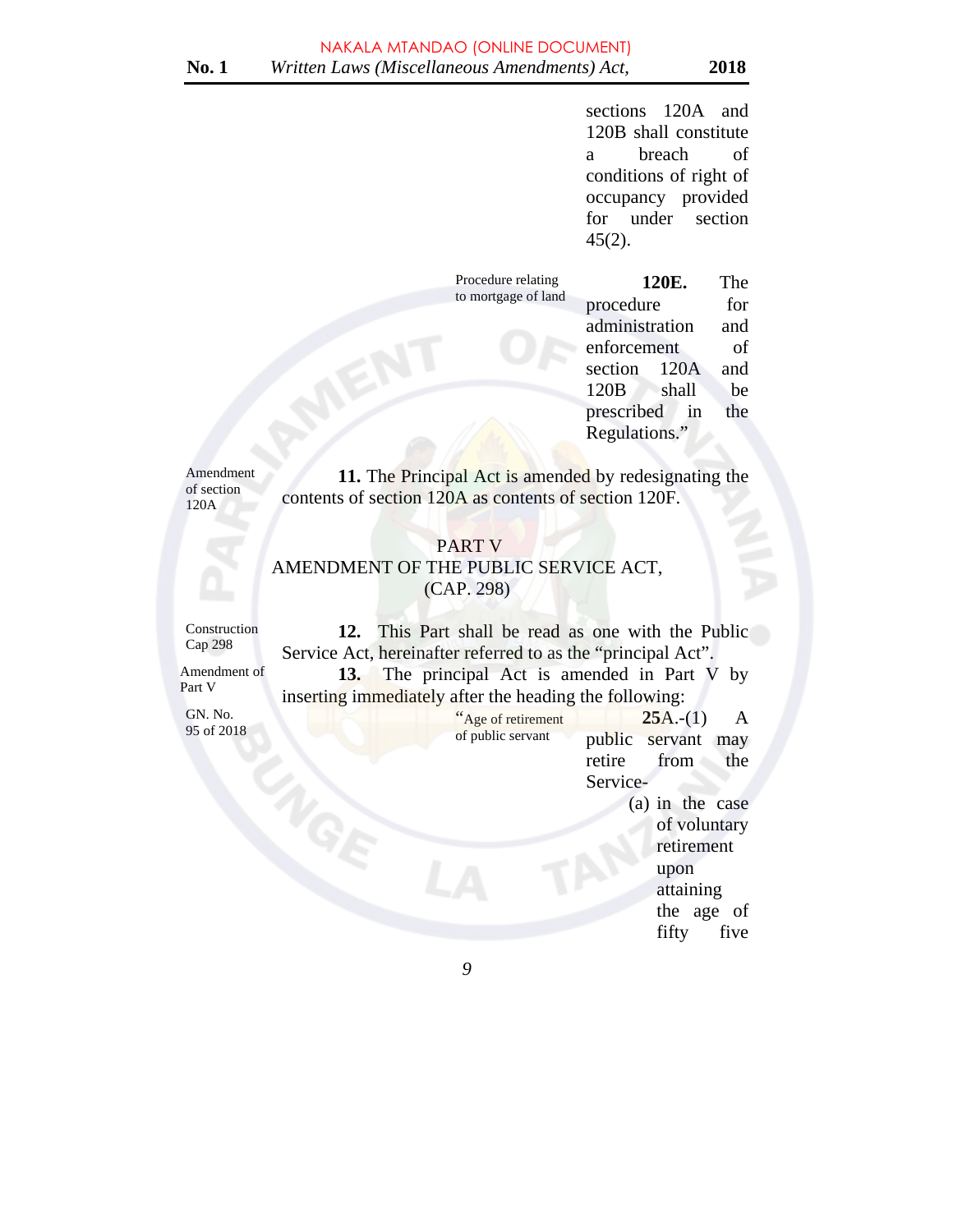years; and (b) in the case of compulsory retirement, upon attaining the age of sixty years; and (2) Notwithstanding subsection  $(1)$ , a professor or a senior lecturer of a public university or a medical specialist of a public hospital may retire from the Service - (a) in the case of voluntary retirement, upon attaining the age of sixty years; and  $\sum_{n=1}^{\infty}$  (b) in the case of compulsory retirement, upon attaining the age of sixty five years . (3) For the purposes of this section, the term:<br>"professor" includes "professor" includes an associate professor; "medical specialist"